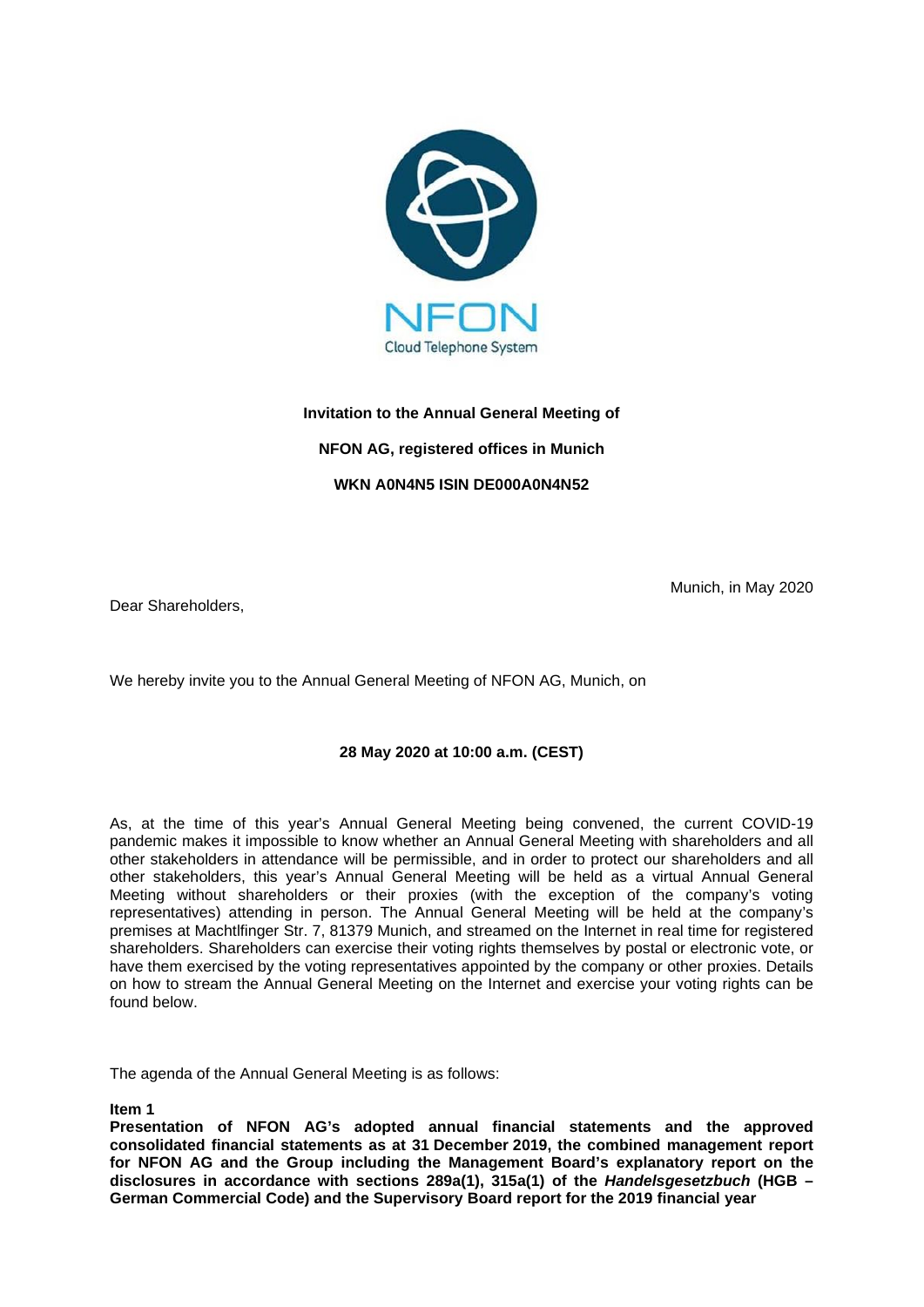These documents can be viewed on the Internet at https://corporate.nfon.com/en/investorrelations/annual-general-meeting. The Supervisory Board has already approved the annual and consolidated financial statements. In accordance with statutory regulations, no resolution will therefore be passed regarding this agenda item.

#### **Item 2**

## **Resolution on formally approving the actions of the members of the Management Board**

The Supervisory Board and the Management Board propose that the actions of the members of the Management Board in the 2019 financial year be approved for this period.

#### **Item 3**

## **Resolution on formally approving the actions of the members of the Supervisory Board**

The Supervisory Board and the Management Board propose that the actions of the members of the Supervisory Board in the 2019 financial year be approved for this period.

## **Item 4**

#### **Resolution on appointing the auditor for the 2020 financial year**

The Supervisory Board proposes that KPMG AG Wirtschaftsprüfungsgesellschaft, Munich, be appointed as the auditor and Group auditor for the 2020 financial year.

The Supervisory Board's proposal is not affected by any undue influence from third parties. There were no regulations in place that would have limited the choice to a particular auditor or to a particular audit firm to conduct the audit of the financial statements.

#### **Item 5 Amendments to the Articles of Association**

#### **5.1 Revision of Article 21 of the Articles of Association**

In order to prevent the Articles of Association from deviating from the future intended provisions of the *Gesetz zur Umsetzung der zweiten Aktionärsrechterichtlinie* (ARUG II – German Act Implementing the Second Shareholders' Rights Directive) on supervisory board remuneration, Article 21 of the Articles of Association is to be amended for consistency with the statutory regulation.

The Supervisory Board and the Management Board therefore propose that the following resolutions be adopted:

Article 21 of the Articles of Association will be revised as follows:

"Article 21 Remuneration of the Supervisory Board

- (1) The Annual General Meeting resolves the payment of any remuneration to members of the Supervisory Board and its amount in accordance with the statutory provisions.
- (2) The members of the Supervisory Board are included in a financial loss liability insurance policy taken out by the company for the members of the Management Board and the Supervisory Board at standard market conditions.
- (3) Each member of the Supervisory Board is reimbursed for expenses incurred in the performance of his duties. Furthermore, the members of the Supervisory Board will be reimbursed for any VAT payable on the reimbursement of expenses or Supervisory Board remuneration resolved by the Annual General Meeting, provided that they are entitled to bill the company for VAT separately and exercise this right.'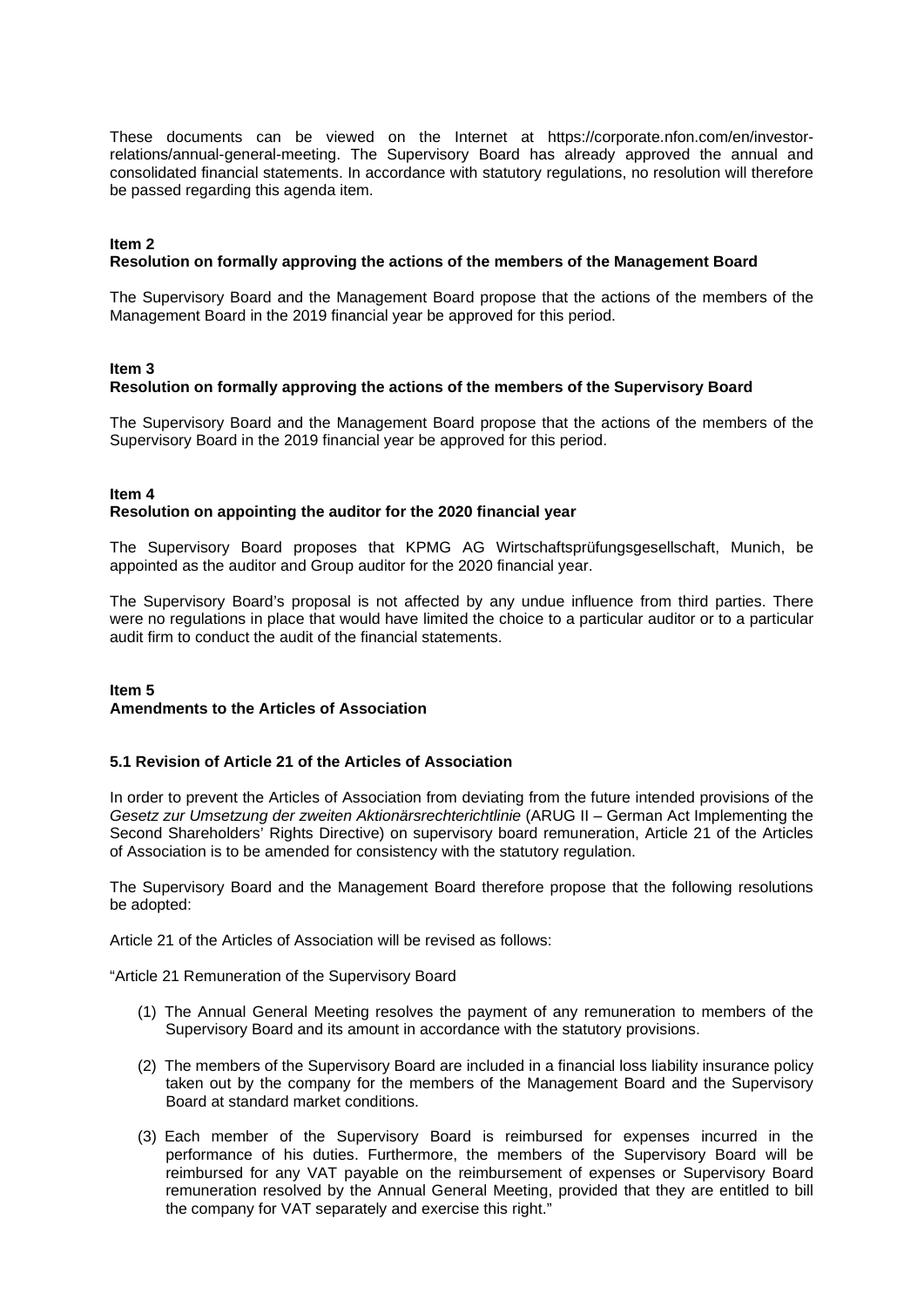#### **5.2 Revision of Article 24 of the Articles of Association**

The requirements for participating in the Annual General Meeting and exercising voting rights were changed by the German Act Implementing the Second Shareholders' Rights Directive. In future, for bearer shares of listed companies, under the amended wording of section 123(4) sentence 1 of the *Aktiengesetz* (AktG – German Stock Corporation Act), participation in the Annual General Meeting and the exercise of voting rights will be based on the evidence of the last intermediary in accordance with the newly added section 67 c(3) AktG. In accordance with Article 24(3) of the company's Articles of Association, under the previously applicable version of section 123(4) sentence 1 AktG, participation in the Annual General Meeting and the exercise of voting rights require evidence of shareholdings in written or electronic form, in German or English, issued by the custodian bank. The German Act Implementing the Second Shareholders' Rights Directive became effective as at 1 January 2020. The amendments under section 123(4) sentence 1 AktG and section 67c AktG do not apply until 3 September 2020, and thus to annual general meetings convened after this date.

In order to prevent the regulations in the Articles of Association on evidence of shareholdings for participation in the Annual General Meeting of the company for annual general meetings convened after 3 September 2020 from deviating from the law, the amendment of the Articles of Association is to be resolved now. At the same time, this is to be taken as an opportunity to simplify the language of the regulation.

By timing its registration with the commercial register, the Management Board will ensure that the amendment to the Articles of Association does not become effective until after 3 September 2020.

The Supervisory Board and the Management Board therefore propose that the following resolutions be adopted:

Article 24 of the Articles of Association will be revised as follows:

"Article 24 Attendance at the Annual General Meeting

Shareholders who have registered with the company at the address stated in the invitation, together with evidence of their shareholdings, are entitled to attend the Annual General Meeting and exercise their voting rights.

Evidence of shareholdings provided by the last intermediary in accordance with section 67 c(3) AktG is sufficient for this purpose. Evidence of shareholdings must refer to the start of the 21st day before the Annual General Meeting. Registration for the Annual General Meeting and evidence of shareholdings must be received by the company at the address provided for this purpose in the invitation at least six days before the Annual General Meeting, not including the date of receipt. The Management Board is entitled to shorten this period of six days in the invitation to the Annual General Meeting."

The Management Board is instructed to apply for the above amendment to the Articles of Association not to be entered in the commercial register until after 3 September 2020.

#### **Information on conducting the virtual Annual General Meeting**

The German Act Concerning Measures Under the Law of Companies, Cooperative Societies, Associations, Foundations and Commonhold Property to Combat the Effects of the COVID-19 Pandemic (the German COVID-19 Act) became effective under Article 2 of the German Act to Mitigate the Consequences of the COVID-19 Pandemic in Civil, Insolvency and Criminal Procedural Law.

In order to provide the best possible protection for shareholders and all other persons otherwise involved in the Annual General Meeting as regards the COVID-19 pandemic, and to allow an Annual General Meeting to be held at all under these circumstances, with the approval of the Supervisory Board, the Management Board has resolved to hold the Annual General Meeting in the form of a virtual Annual General Meeting without shareholders or their proxies attending in person as referred to in the German COVID-19 Act.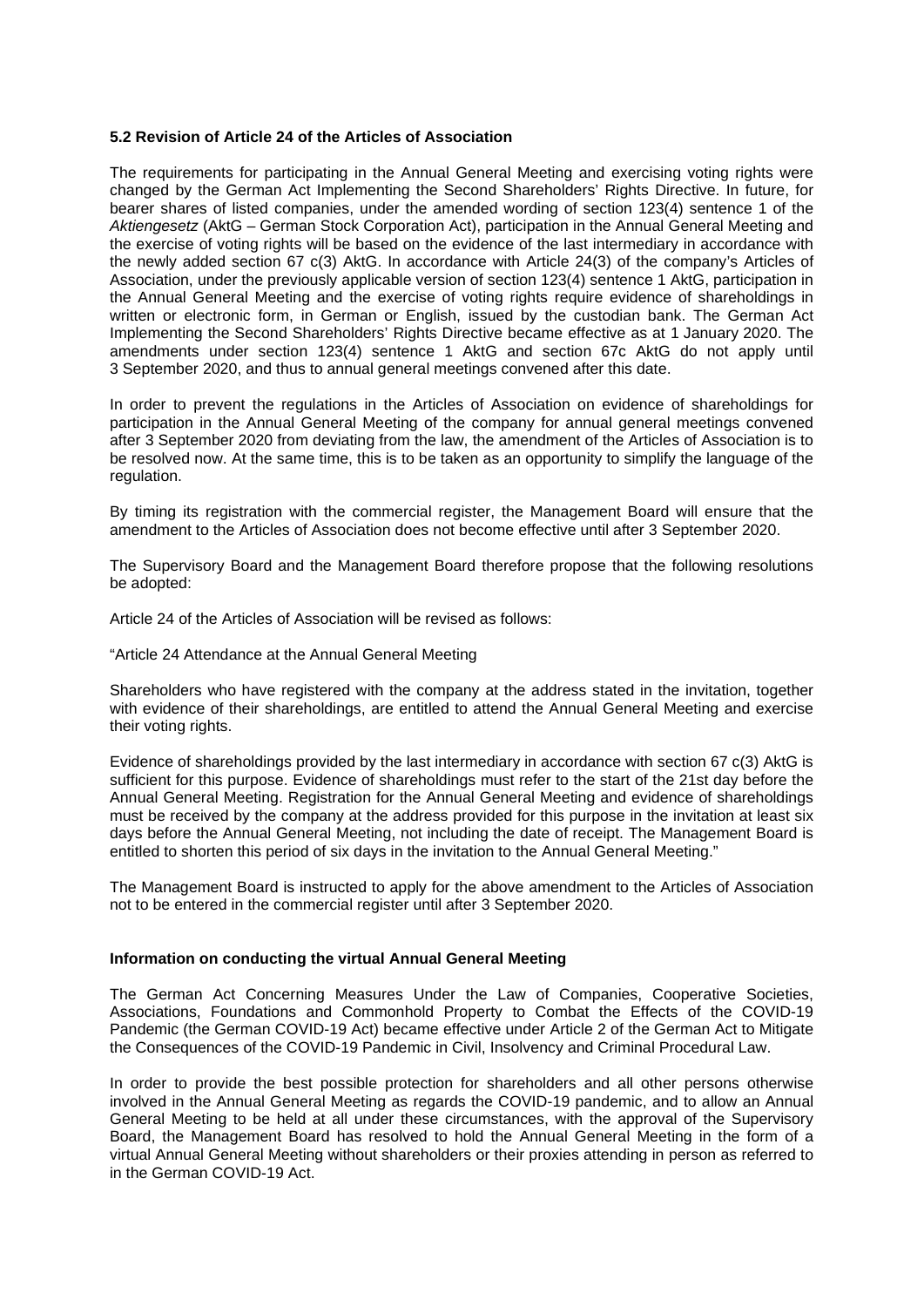## **Requirements for streaming the virtual General Meeting on the Internet and exercising voting rights**

Video and sound of the Annual General Meeting on 28 May 2020 will be streamed in real time on our shareholder portal at

#### [https://nfon.hvanmeldung.de](https://nfon.hvanmeldung.de/)

The stream will begin before the start of the Annual General Meeting, namely from 9.45 a.m. (CEST). Shareholders and their proxies (with the exception of the voting representatives of the company) will not be allowed to attend in person. Voting rights can therefore only be exercised by postal vote or by granting power of attorney to the voting representatives appointed by the company or other proxies.

Shareholders are entitled to stream the virtual Annual General Meeting and to exercise their voting rights if they register with the company in English or German using the address, fax number or e-mail address given below and provide evidence of their shareholdings issued by their custodian bank in English or German to this address, fax number or e-mail address:

> NFON AG c/o UBJ. GmbH Kapstadtring 10 22297 Hamburg Fax: +49 (0) 40-6378-5423 e-mail: [hv@ubj.de](mailto:hv@ubj.de)

In accordance with section 1(3) of the German COVID-19 Act, evidence of shareholdings must relate to the start of the 12th day before the Annual General Meeting, i.e. 0.00h on 16 May 2020 (CEST) (referred to as the record date) and must be in written or electronic form (section 126 b of the *Bürgerliches Gesetzbuch* (BGB – German Civil Code)). In accordance with section 1(3) of the German COVID-19 Act in conjunction with Article 24(2) of the Articles of Association, the company must receive the evidence of shareholdings and the registration no later than 24.00h on 24 May 2020 (CEST).

Following receipt of registration and evidence of shareholdings, the shareholders entitled to attend are sent tickets for the virtual Annual General Meeting, bearing a ticket number and a PIN, by the registration office. Using these access data to the shareholder portal, shareholders or their proxies can also stream the Annual General Meeting on the Internet and exercise their rights online. It will also be possible to view the list of attendees on the shareholder portal during the Annual General Meeting. We ask that shareholders submit their registration and evidence of shareholdings to the company as soon as possible so that the tickets are received on time.

#### **Significance of the record date**

The record date determines the exercising of participation rights and the scope of voting rights at the Annual General Meeting. Only those company shareholders who have provided evidence of their shareholdings as at the record date will be considered shareholders for the purposes of attending the Annual General Meeting and exercising voting rights. Changes to holdings after the record date do not affect the right to attend or the extent of voting rights. This means that persons who did not hold any shares as at the record date and who acquired their shares only after the record date are not entitled to attend or vote, unless they have been appointed as a proxy or are authorised to exercise such rights. Shareholders who properly registered and provided evidence of shareholdings remain entitled to attend and vote to the extent allowed by their shareholdings even if they sell their shares in full or in part after the record date. The record date is not relevant to the dividend entitlement. Shareholders also remain free to dispose of their shares after the record date and after having registered.

#### **Postal or e-mail voting**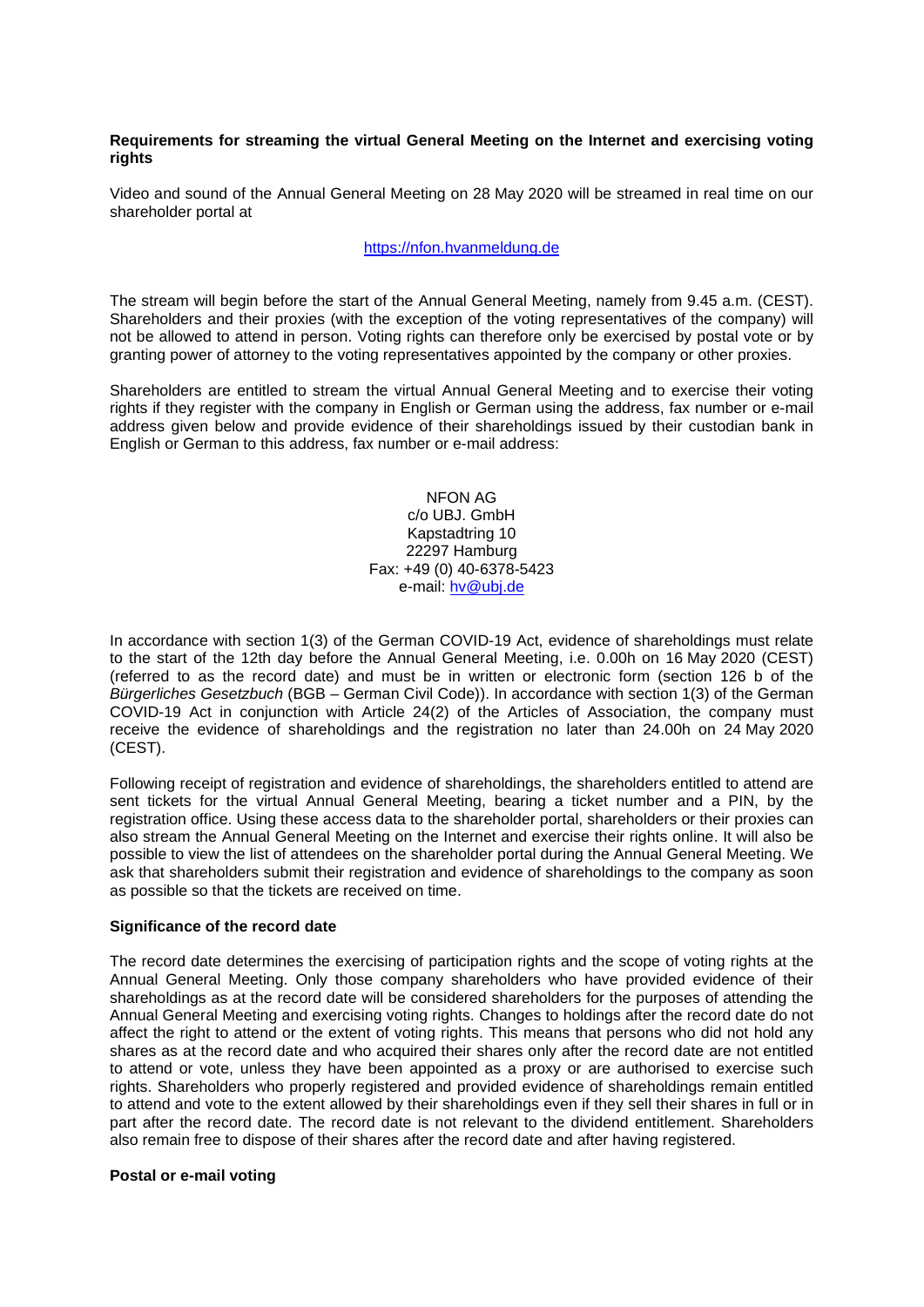Shareholders can exercise their voting rights by postal vote or e-mail voting. Authorised intermediaries (e.g. credit institutions), shareholder associations or other equivalent institutions, entities or persons in accordance with section 135 AktG and other parties authorised by shareholders can also vote by postal vote. The requirement for this is in each case is registration with evidence of the shareholders' shareholding in due time.

Written votes can be submitted by 24.00h on 27 May 2020 (CEST) using the voting form sent with the tickets

- by post to: NFON AG, c/o UBJ. GmbH, Kapstadtring 10, 22297 Hamburg, or
- by e-mail sent to: [hv@ubj.de.](mailto:hv@ubj.de)

Written votes can also be submitted electronically via the shareholder portal, using your ticket number and PIN at

## [https://nfon.hvanmeldung.de](https://nfon.hvanmeldung.de/)

by the end of the voting period determined by the Chairman of the virtual Annual General Meeting.

In all cases, written votes must be received at the above addresses or via the shareholder portal in order to be counted. If multiple declarations are received, the last declaration received takes precedence. If you decide to send your votes by post, please also remember that postal delivery may take longer due to the COVID-19 pandemic.

## **Proxy voting**

Shareholders can also exercise their voting rights by way of a proxy, e.g. a bank or shareholder association. These proxies (with the exception of the voting representatives of the company) will also not be allowed to attend the Annual General Meeting in person. Even when authorising another party, registration must still be completed on time and evidence of shareholdings submitted in accordance with the above terms. If neither an intermediary (e.g. a credit institution) nor a shareholder association nor any other equivalent person in accordance with section 135 AktG is authorised, written or text form is required to declare to the company that a proxy has been granted or revoked and to provide evidence of this (section 126 b BGB).

Shareholders will receive further information on the proxy and a proxy form with their tickets. Using the proxy form is not mandatory. Shareholders may choose to issue a proxy in text form (section 126 b BGB) in another manner.

Declarations to the company that a proxy has been granted or revoked, and evidence of a proxy, can be submitted via

#### the shareholder portal at:

#### [https://nfon.hvanmeldung.de](https://nfon.hvanmeldung.de/)

or sent to the following address:

NFON AG Investor Relations – Annual General Meeting 2020 Machtlfinger Strasse 7 81379 Munich or by fax: +49 (0) 89 45300 33134 or by e-mail: [sabina.prueser@nfon.com](mailto:sabina.prueser@nfon.com)

If you decide to send your votes by post, please also remember that postal delivery may take longer due to the COVID-19 pandemic.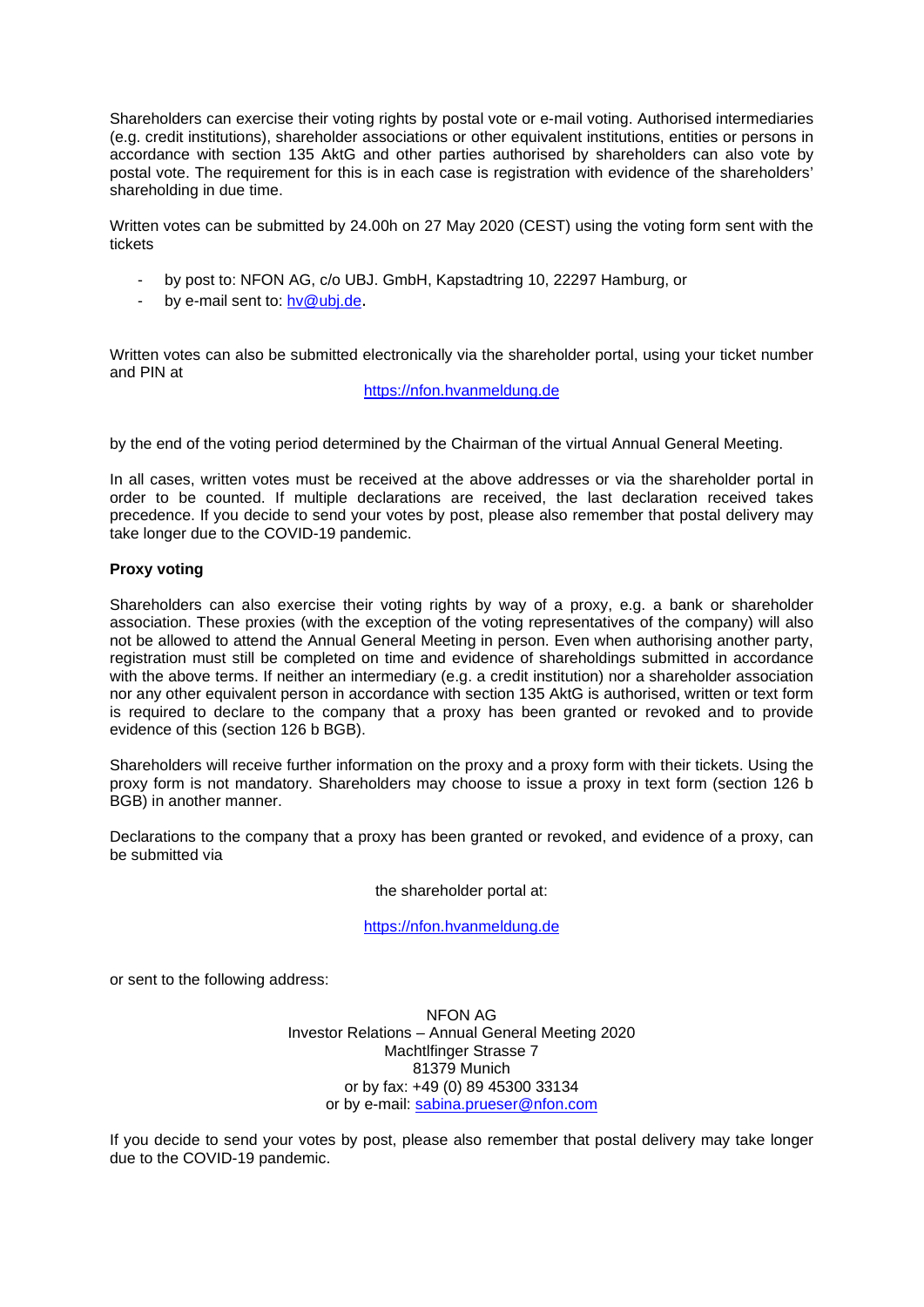Intermediaries (e.g. credit institutions) and equivalent persons or institutions can request that proxies take a specific form as they are required to keep a record of the proxy so that it can be verified. In addition, the proxy declaration must be complete and is only permitted to contain declarations relating to exercising the voting rights. If you wish to appoint an intermediary (e.g. a credit institution), a shareholder association or other equivalent institution, entity or person as a proxy in accordance with section 135 AktG, please therefore consult the person or entity to be appointed as proxy as to what form the proxy is to take.

If neither an intermediary (e.g. a credit institution) nor a shareholder association nor any other equivalent person in accordance with section 135 AktG is authorised, and instead another third party is to exercise the voting right on your behalf, you must ensure that you give this person the access data for the shareholder portal (ticket number and PIN) or the voting form sent with the ticket.

If you declare your proxy when registering, we will send the ticket and the PIN directly to the proxy. In such event, you no longer need to forward your access data for the shareholder portal or the voting form.

Our company would like to simplify the proxy voting procedure for your shareholders. The Management Board has thus appointed two NFON AG employees as representatives to exercise shareholder voting rights in accordance with shareholder instructions. All shareholders who do not wish to appoint their custodian bank or another third party to exercise their voting rights are entitled to make use of this option. Voting representatives must vote as instructed. If no instructions are issued, the entire proxy is invalid. If no instructions are issued regarding one agenda item, the proxy for this agenda item is not valid. In this case, the voting representative will therefore abstain from voting entirely or abstain from voting on the agenda item for which no instructions were issued. In the event of an individual vote on an agenda item, the instructions issued for this item apply accordingly to each sub-item. Please note that voting representatives cannot accept orders to file objections against Annual General Meeting resolutions, ask questions or put forward motions. Proxies and instructions for the voting representatives appointed by the company can be submitted using the proxy and instruction form for the company's voting representatives sent with the tickets by 24.00h on May 27, 2020 (CEST)

- in written or electronic form to: NFON AG, c/o UBJ. GmbH, Kapstadtring 10, 22297 Hamburg, or
- by fax sent to +49 (0) 40-6378-5423 or
- by e-mail: [hv@ubj.de.](mailto:hv@ubj.de)

Proxies and instructions issued to voting representatives can also be changed or revoked in written or electronic form at these addresses by 24.00h on 27 May 2020 (CEST).

Proxies and instructions for voting representatives of the company can also be submitted, amended or revoked electronically via the shareholder portal, using your ticket number and PIN at

## [https://nfon.hvanmeldung.de](https://nfon.hvanmeldung.de/)

by the start of the voting period determined by the Chairman of the virtual Annual General Meeting. If multiple declarations are received, the last declaration received takes precedence.

Shareholders who wish to assign power of proxy to the voting representatives appointed by the company require a ticket for the Annual General Meeting. Registration must therefore be received on time and evidence of shareholdings submitted in accordance with the terms above even if power of proxy is given to the voting representatives appointed by the company. The notice of participation should be sent to the registration address, fax number or e-mail address listed above as soon as possible so as to ensure that tickets and additional documents relating to the authorisation of the voting representatives are received on time. If you decide to send your votes by post, please also remember that postal delivery may take longer due to the COVID-19 pandemic.

If the shareholder grants the power of proxy to more than one person, the company can reject one or more of these persons.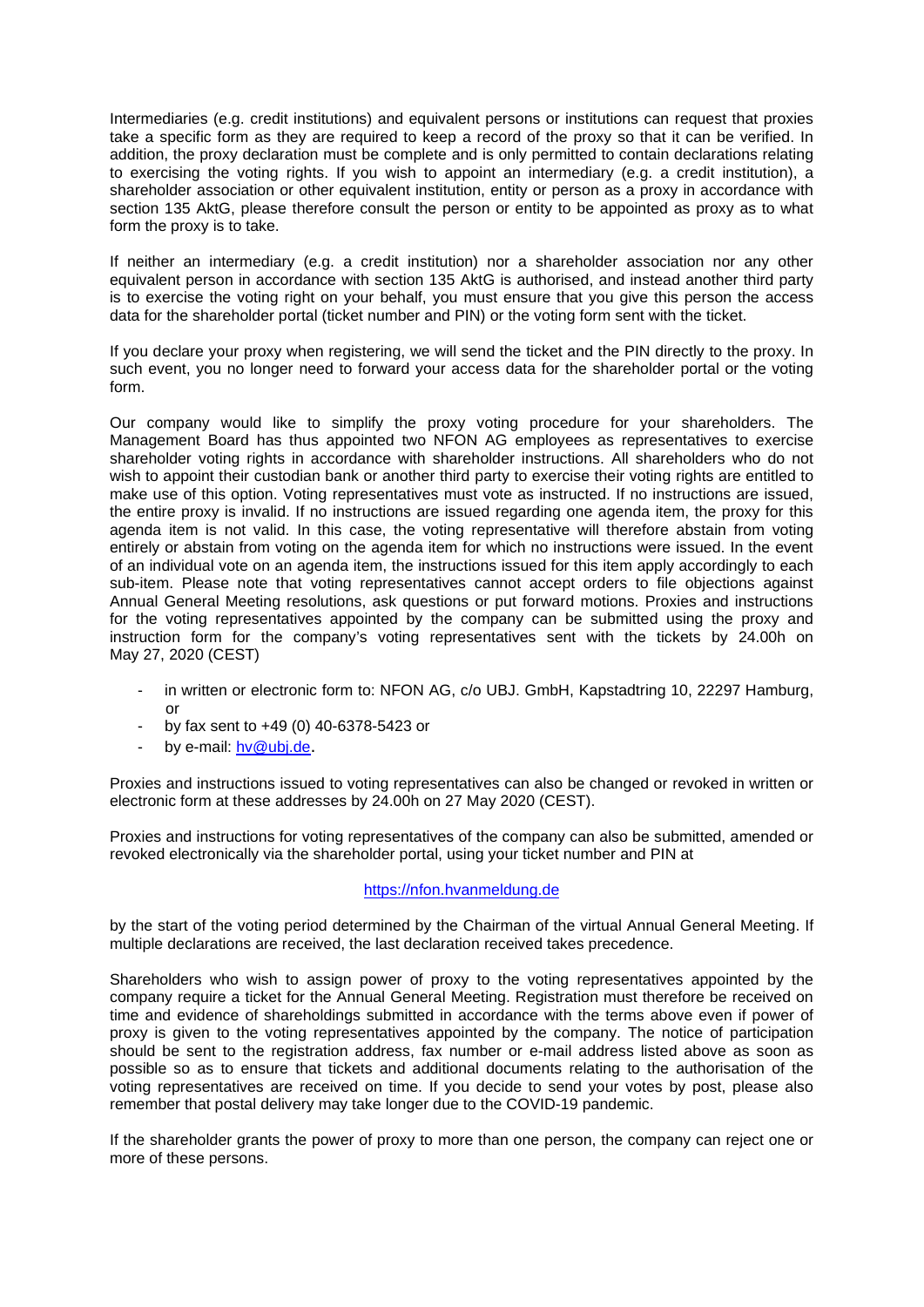## **Shareholder rights**

#### **Requests for additions to the agenda in accordance with section 122(2) AktG**

Shareholders whose combined shares constitute one twentieth of the share capital or the pro rata amount of EUR 500,000 (currently corresponds to 500,000 shares) can request that items be included on the agenda and published in accordance with section 122(2) AktG. Each new item must be accompanied by grounds or a draft proposal. The request must be made in writing (section 126 BGB) and addressed to the Management Board of the company and must be received by the company in accordance with section 1(3) of the German COVID-19 Act no later than fourteen days before the Annual General Meeting, i.e. no later than 24.00h on 13 May 2020 (CEST). Any requests for supplements submitted after this time will not be considered. All requests for supplements should be sent to the following address:

> NFON AG – Management Board – Machtlfinger Strasse 7 81379 Munich

Applicants must provide evidence that they have held the minimum number of shares for at least 90 days before the day their request is received and that they will hold these shares until the Management Board issues its decision on the request. Section 121(7) AktG applies when calculating the deadline. Confirmation from the custodian bank constitutes sufficient evidence.

## **Counter-motions and nominations by shareholders in accordance with sections 126(1) and 127 AktG**

Shareholders are entitled to submit counter-motions against Management Board or Supervisory Board proposals on certain agenda items and nominations. Shareholder motions, including the name of the shareholder, the grounds for filing the motion and any statements by the Management Board or the Supervisory Board, are to be made accessible to those entitled in accordance with section 125(1) to (3) AktG, subject to the requirements listed there (this includes shareholders who request access), provided that the shareholder has sent a counter-motion against a Management Board or Supervisory Board proposal on a certain agenda item, specifying the grounds for doing so, to the address, fax number or e-mail address given below at least 14 days before the company's Annual General Meeting, not including the date of receipt. The latest permissible date of receipt is therefore 24.00h on 13 May 2020 (CEST). There is no requirement to publish a counter-motion if one of the grounds for exclusion under section 126(2) AktG is met. If several shareholders file counter-motions against the same resolution, the Management Board can combine the counter-motions and the grounds given for issuing the counter-motions.

It is not necessary to provide grounds for shareholder nominations in accordance with section 127 AktG. Nominations are made accessible only if they include the name, profession and domicile of the proposed person and, in the case of elections to the Supervisory Board, details on their seats on other statutory supervisory boards. Section 127 sentence 1 AktG in conjunction with section 126(2) AktG specifies other conditions under which nominations need not be made accessible online. The requirements and regulations for the publication of motions also apply accordingly, in particular, 24.00h on 13 May 2020 (CEST), is the last possible time by which time nominations must have been received at the following address in order to be published. All motions (including grounds) and nominations from shareholders in accordance with section 126(1) and section 127 AktG prior to the Annual General Meeting and other enquiries from shareholders regarding the Annual General Meeting are to be addressed exclusively to:

> NFON AG Investor Relations – Annual General Meeting 2020 Machtlfinger Strasse 7 81379 Munich or by fax: +49 (0) 89 45300 33134 or by e-mail: [sabina.prueser@nfon.com](mailto:sabina.prueser@nfon.com)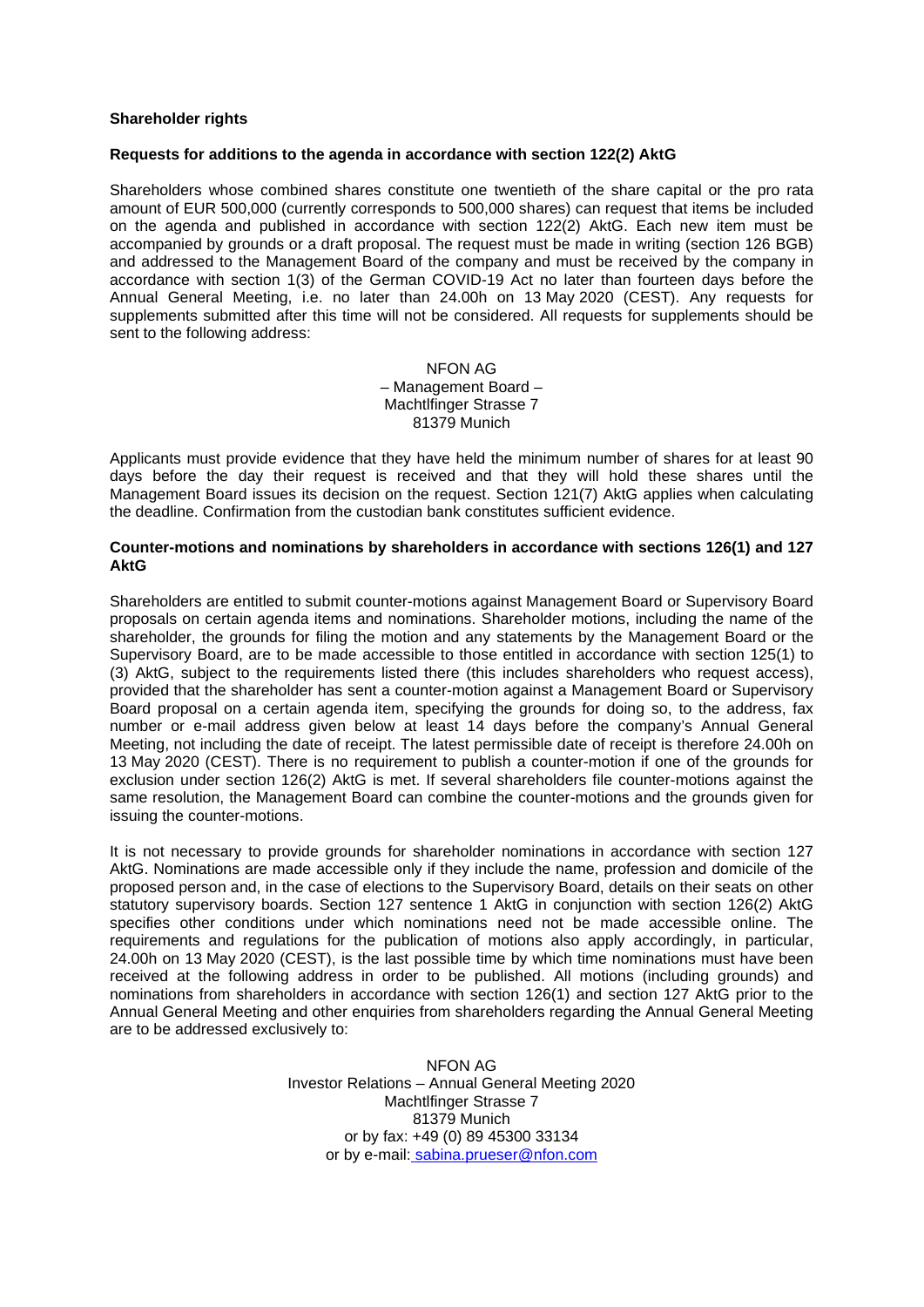Counter-motions and nominations from shareholders that are to be made accessible (including the name of the shareholder and, in the case of counter-motions, the grounds for the counter-motion) are published online at https://corporate.nfon.com/en/investor-relations/annual-general-meeting/ after being received. Any statements by the Management Board or the Supervisory Board are also published on this page.

#### **Opportunity for shareholders and their proxies to ask questions**

In accordance with section 1(2) of the German COVID-19 Act, the Management Board has decided, with the approval of the Supervisory Board, that questions from shareholders or their proxies must be submitted electronically no later than two days before the Annual General Meeting, i.e. by 24.00h on 26 May 2020 (CEST). Questions can be submitted by shareholders or their proxies via the shareholder portal at:

[https://nfon.hvanmeldung.de](https://nfon.hvanmeldung.de/)

or sent to the following e-mail address:

## e-mail: [sabina.prueser@nfon.com](mailto:sabina.prueser@nfon.com)

In accordance with section 1(2) of the German COVID-19 Act, the Management Board will decide at its due discretion which questions will be answered. Shareholders do not have a right to information as referred to by section 131(1) AktG at the virtual Annual General Meeting.

## **Objections**

Also via the shareholder portal at

#### [https://nfon.hvanmeldung.de](https://nfon.hvanmeldung.de/)

shareholders or their proxies who have exercised their voting rights can file objections, which will be entered in the minutes, to resolutions by the Annual General Meeting from the start of the virtual Annual General Meeting until the end of the virtual Annual General Meeting.

#### **Online publications**

Further details on the shareholder rights described above, the invitation to the Annual General Meeting, the documents to be made accessible and further information in accordance with section 124 a AktG can be found at https://corporate.nfon.com/de/investor-relations/hauptversammlung/. The results of voting will also be published here after the Annual General Meeting.

Any counter-motions, nominations or amendment requests to the agenda received by the company that are subject to publication requirements are also published on the website given above.

## **Shareholder hotline**

Shareholders and their representatives or intermediaries can ask NFON AG any questions about its virtual Annual General Meeting by telephone on:

#### +49 (0) 89 45300 134

Shareholders should also call this number if they do not receive their tickets.

# **Publication in the Federal Gazette**

The invitation to the Annual General Meeting will be published in the Federal Gazette dated 4 May 2020 and has also been distributed for publication to media outlets of which it can be assumed that they will disseminate the information across the entire European Union.